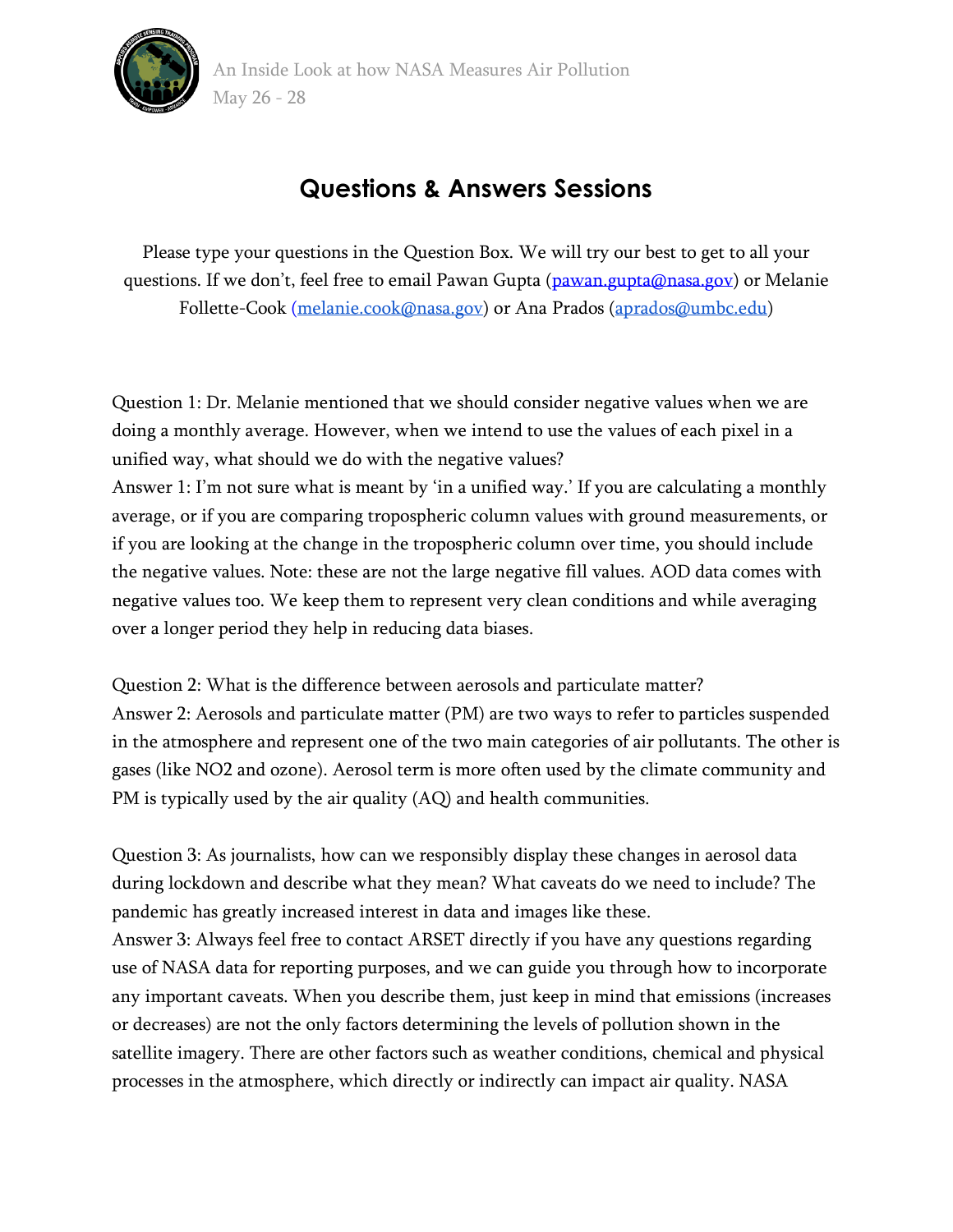

scientists would be happy to help. We have already worked closely with a number of journalists in their reporting for this epidemic.

Question 4: Do you recommend any smartphone app for air quality measurement? Answer 4: There are many. I would not recommend any particular one but look for ones that represent environmental agencies as they will be most reliable.

Question 5: Why is it that we can see smog/haze, even though PM2.5 might be within acceptable levels (i.e. the case of blue skies despite the same/worsening pm2.5 in some countries around the world with COVID)?

Answer 5: This is a good example of when PM2.5, being a point measurement, only represents the area around that station. Smoke and haze that can be seen in the sky and represents a larger area. Also, weather conditions play a role in sky color/haziness. There can also be pollutants up in the atmosphere but may not be reported at the ground station. This is where satellite data can be useful, providing a larger view and providing context on the differences between the two.

Question 6: You mentioned that NASA is also looking into low-cost air quality sensors. Is there any more information that you could share with us, any papers or results from NASA that could help us determine the best low-cost sensors? Answer 6: Yes, we have been involved in such projects. Please email Pawan Gupta. Following is a NASA funded project related to low-cost sensor <https://aqcitizenscience.rti.org/>

Question 7: AQI values do not seem to correspond to the World Health Organization thresholds for PM2.5 (25mug/m3 for the 24h mean concentration). What is the rationale for this?

Answer 7: Individual countries make these decisions based on their own health study data to define their standards for PM2.5. E.g. EPA has defined the standard as <35 ug/m3. WHO, an international body, has more stringent criteria (more like a guideline) for a safe level of PM2.5, and does not follow the standard of a single individual country.

Question 8: Why aren't there orbital gaps in VIIRS images? And how are the daily orbital gaps of MODIS filled?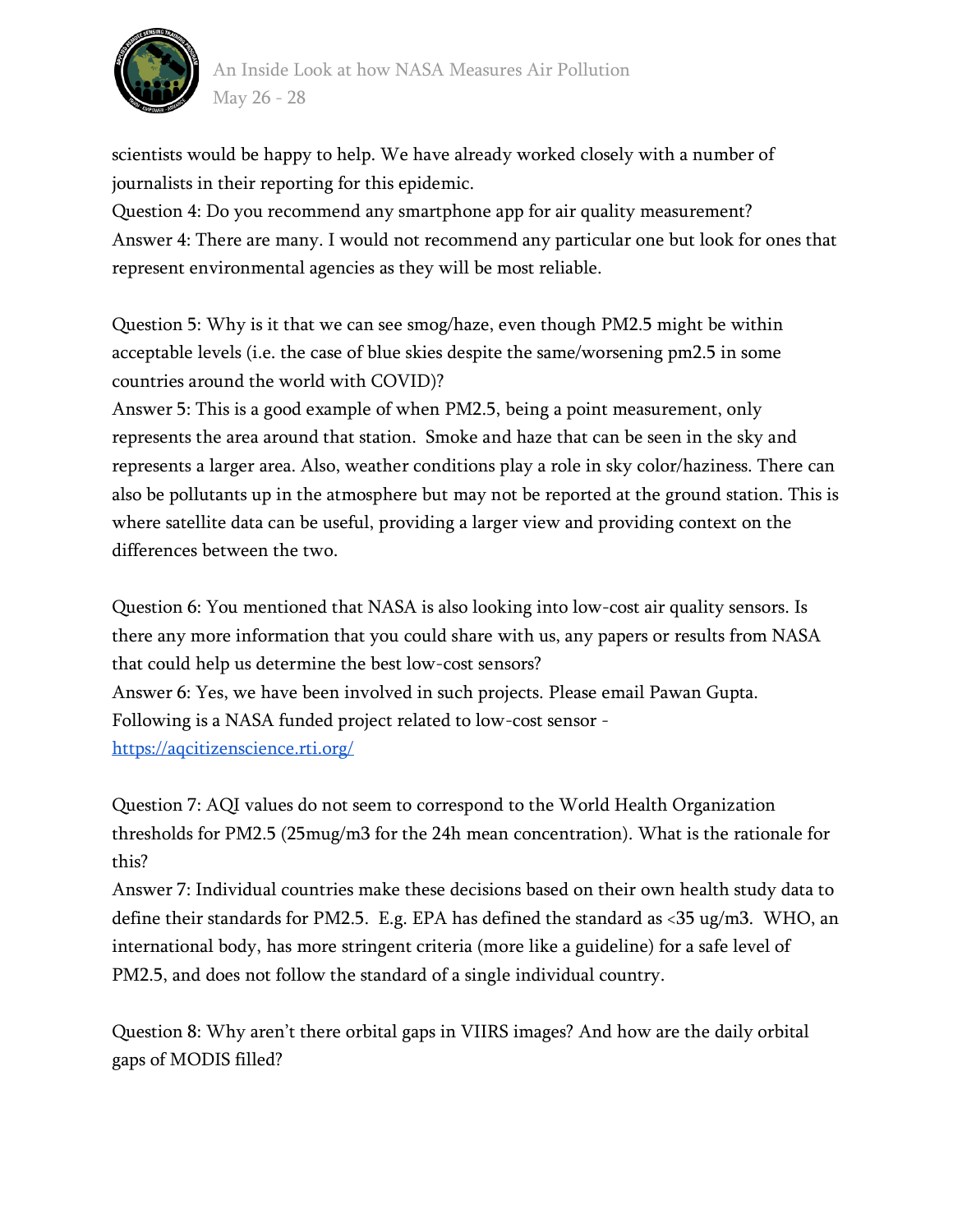

Answer 8: VIIRS has a larger swath (~3000 km) than MODIS (2330 km), so there are no gaps between the orbits near the equator. The larger swath width allows it to cover the entire globe on a daily basis. VIIRS also has areas of overlap. The daily gaps in MODIS are not filled, MODIS provides global coverage in 1-2 days (1 days at higher latitudes, and >1 day at lower latitudes). These gaps in MODIS can get filled when we average (or combine) data from multiple days (over a week or month).

Question 9: Are there any NASA satellites which are currently providing measurements for tropospheric ammonia?

Answer 9: NASA's Atmospheric Infrared Sounder (AIRS) instrument on NASA's Aqua satellite provides some NH3 measurements. More details: <https://www.nasa.gov/feature/jpl/nasa-satellite-identifies-global-ammonia-hotspots> NASA's Atmospheric Infrared Sounder (AIRS) instrument on NASA's Aqua satellite.

Question 10: How do the VIIRS and MODIS AOD and fire counts compare and which one is better and where?

Answer 10: On global basis both compare well with each other (w/in expected uncertainty). But, both have multiple algorithms that produce AOD, all with similarities and differences. Larger differences in fire counts, due to different spatial resolution of the instruments. MODIS - 1 km

VIIRS - 750 m (M-band), 375 m (I-band)

Because of this, VIIRS can detect smaller (and therefore more) fires than MODIS Both have similar data quality.

Question 11: Does VIIRS provide the direct black carbon concentration data? Answer 11: No, VIIRS provides observations of aerosol optical depth (AOD) which represent the total amount of aerosol from the surface to the top of the atmosphere and includes all types of aerosols. NOAA's VIIRS product has an aerosol type product (dust vs. smoke), but cannot distinguish between, say, black and organic carbon from smoke.

Question 12: When will NASA have data with finer resolution for NO2 and aerosols? Is it dependent on new satellite hardware or better data storage and processing capacity? Answer 12: NASA data on aerosols are 1 km resolution. NASA is launching TEMPO specific for AQ, it will only make measurements over North America. One satellite will cover Asia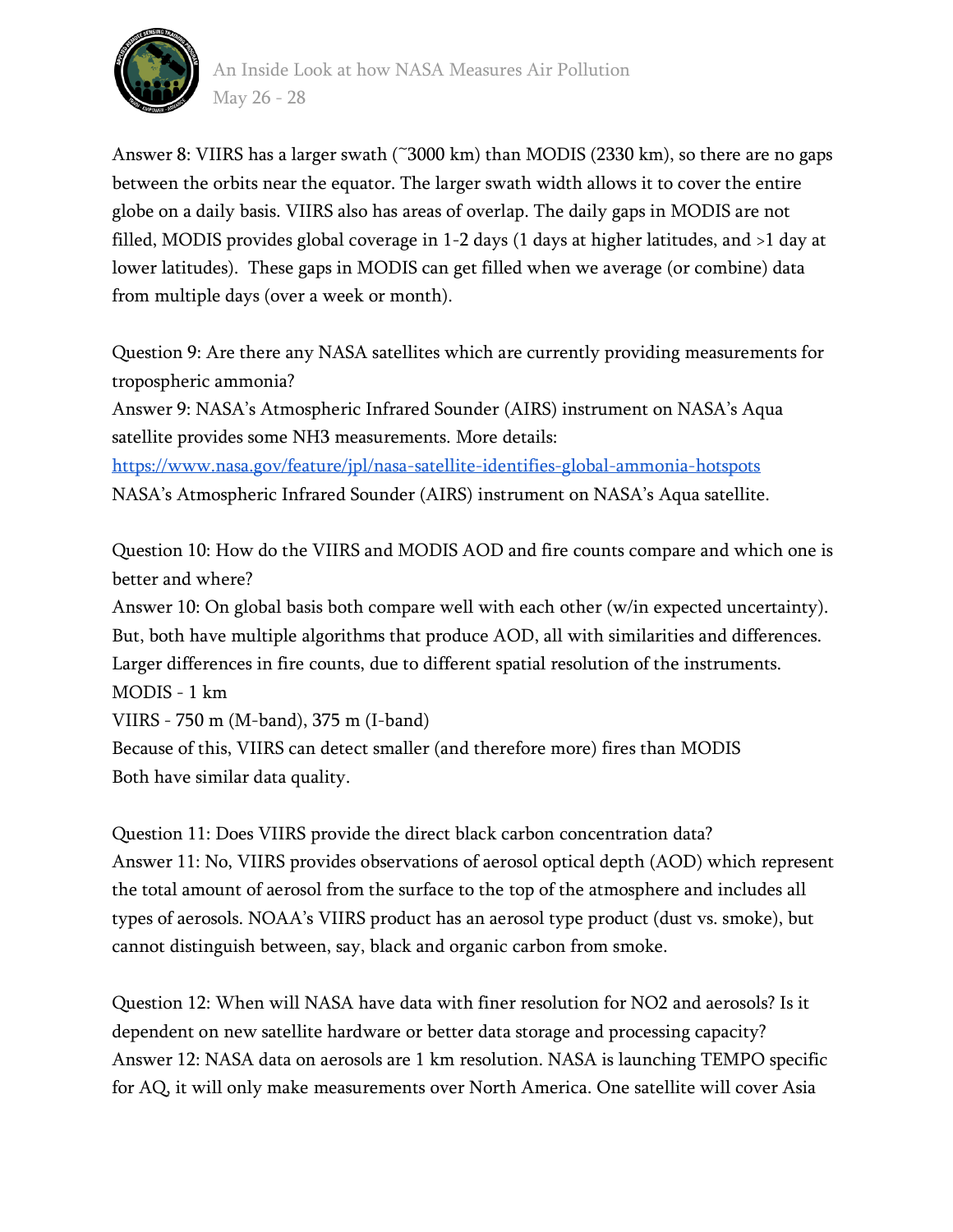

and Europe will be covered by another, These will be higher resolution. The NO2 data from TROPOMI (ESA) has spatial resolution of 3.5x5 km. Yes, the spatial resolution of data depends on satellite hardware, data storage and other factors.

Question 13: Is there a preference in using VIIRS on NOAA20 or JPSS? Is the difference just in time or in the quality of data, too?

Answer 13: JPSS was launched recently (2017). VIIRS on Suomi-NPP was launched in 2011, and will contain a longer data record. Similar design between the two, and they are ~50 min apart in terms of overpass time.

Question 14: What makes selection of bands 1, 3, and 4 for RGB respectively? Answer 14: These are at particular wavelengths, red (0.67um), green (.55um), blue (0.47um). 1, 4, 3 just refer to sequential numbers for the MODIS bands. In order to create a RGB image, we need measurements in the red, green and blue part of the solar spectrum.

Question 15: Fire detection only works in the fire-prone area right? So how can I know at what intensity the fire detection will work?

Answer 15: If there is a fire, the algorithm will detect it depending on its size and intensity. Depending on the spatial resolution and sensitivity will affect that. Smaller scale (fire burning in a garbage bin) will be too small to be detected by sensors like MODIS.

Question 16: Does MODIS or VIIRS data provide burnt area information (hectare or sq.km.) on a NASA portal?

Answer 16: Yes, MODIS and VIIRS provide burned area products. Note, these are not available in near real time.

The MODIS product is MCD46A1: [https://search.earthdata.nasa.gov/search?q=C1364190927-LPDAAC\\_ECS](https://search.earthdata.nasa.gov/search?q=C1364190927-LPDAAC_ECS) <https://lpdaac.usgs.gov/products/mcd64a1v006/>

VIIRS product is VNP64A1: [https://search.earthdata.nasa.gov/search?q=C1632559364-LPDAAC\\_ECS](https://search.earthdata.nasa.gov/search?q=C1632559364-LPDAAC_ECS) [https://cmr.earthdata.nasa.gov/search/concepts/C1632559364-LPDAAC\\_ECS.html](https://cmr.earthdata.nasa.gov/search/concepts/C1632559364-LPDAAC_ECS.html)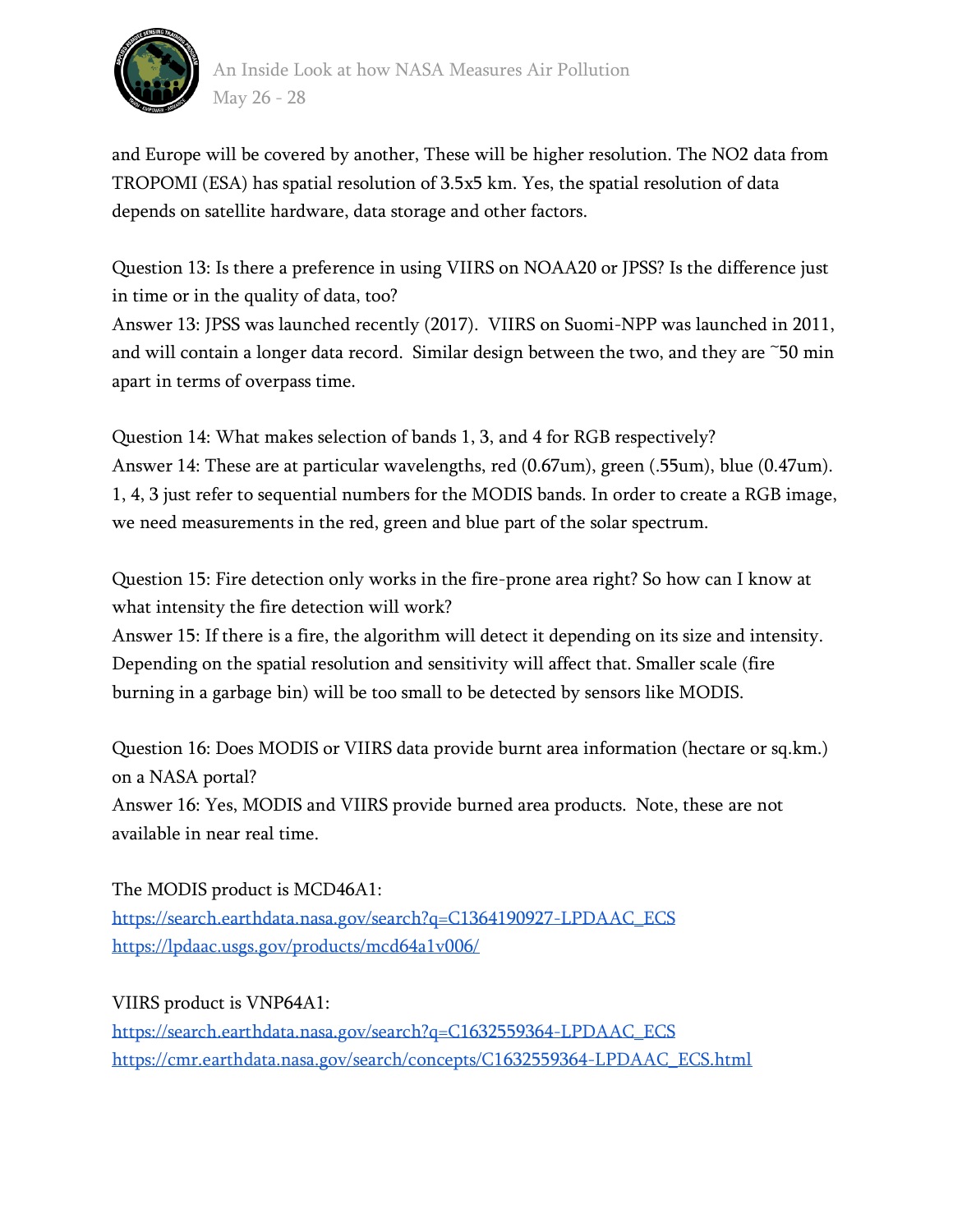

Question 17: Is it recommended to convert NETCDF into GeoTiff for better processing? Answer 17: It depends on what software you are using. Whatever you're most comfortable with.

Question 18: How can we compare ground based PM 2.5 or PM with satellite based AOD values?

Answer 18: You will have to collocate the two data sets in space and time to compare. We have had advanced ARSET training and more details can be found at the link: <https://arset.gsfc.nasa.gov/airquality/webinars/advanced-AOD-PM>

Question 19: Can fire itself reflect electromagnetic radiation? Answer 19: Fires emit thermal radiation and smoke can interact with the electromagnetic spectrum in different ways.

Question 20: How do we incorporate the effects of clouds or any other biases to calibrate emission data if QA value is not present?

Answer 20: Most satellite products that are retrieving information comes with a quality flag and how much cloud % was present. But, incorporating these into emissions estimates required very careful analysis and use of proper data and methods.

Question 21: How can we convert the image from RGB signal to RGB computerized image, considering an RGB image is in (256, 256, 256) limited range? Answer 21: When you are making a measurement of RGB radiance, there is a reflectance from 0 to 1. 1 being highest. These reflectances can be scaled to grey levels (i.e 0-255) to display on the computer display system.

Question 22: If you are measuring at 550nm, I would expect the correlation to better to Aethalometers (Black Smoke Meters). Is this correct? I think this is the peak absorption/fluorescence wavelength for PAHs but I cannot remember which one. Answer 22: Both absorption and scattering are functions of refractive index of particles. This determines whether particles are absorbing or scattering. Wavelength and particle composition will have a dependency on what you're observing and how they will correlate with different types of measurements.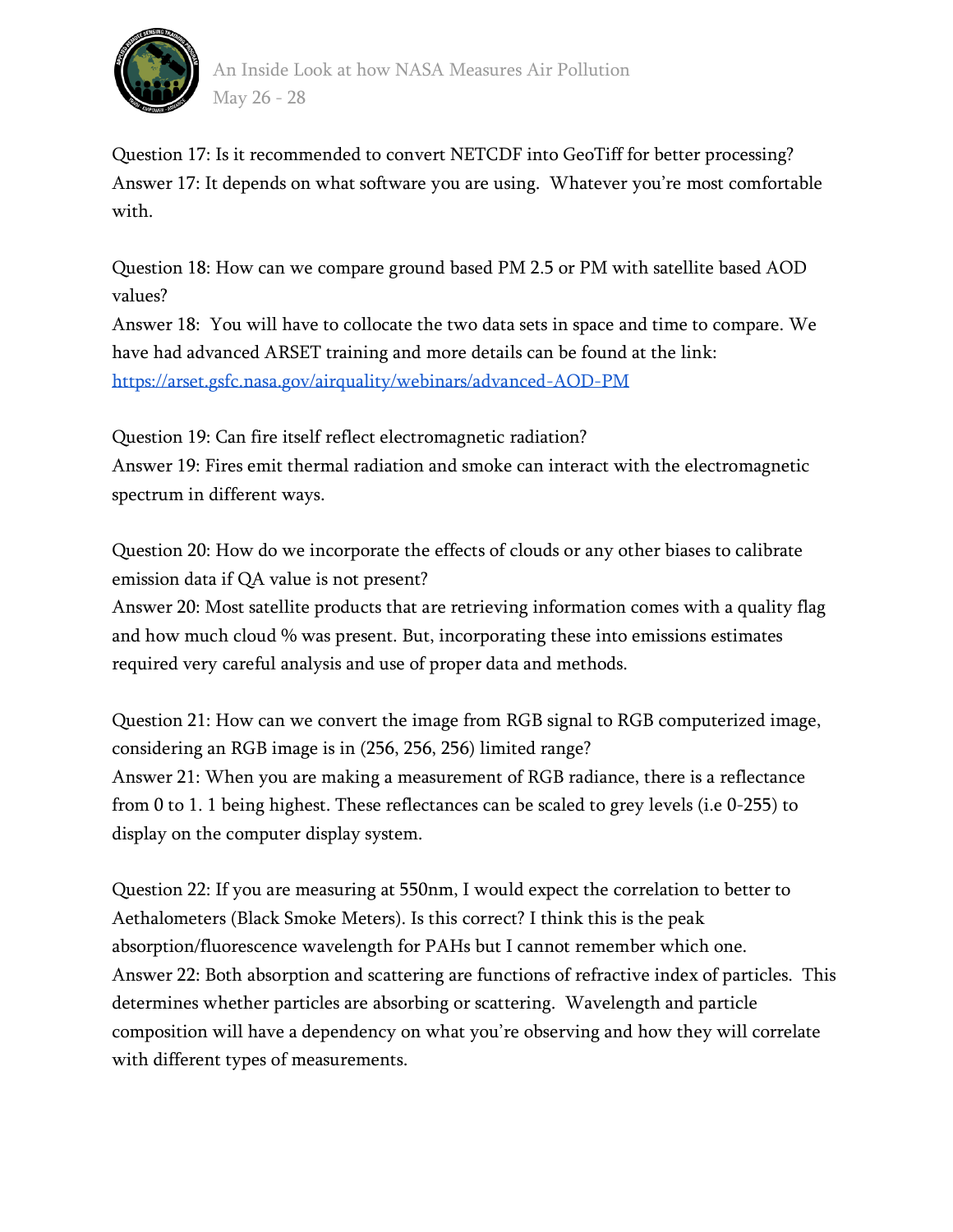

Question 23: A few questions on the AOD data accuracy of MODIS/VIIRS product in the urban city. Which one is generally better between MODIS and VIIRS? Is the accuracy of 1 km AOD product better than the 10-km AOD product in MODIS in the urban city? Answer 23: MODIS provides the data if diff spatial resolutions. As well as from diff algorithms. 1-km AOD has better accuracy over urban areas. VIIRS operational data from NASA are in 6km spatial resolution and use a different algorithm, therefore accuracy varies from place to place.

Question 24: What could be the possible reason for higher concentrations of PM2.5 at lower altitude regions than higher altitudes?

Answer 24: As we go higher in altitude, air pressure and density decreases. Profiles also depend on the source of pollution. Another factor can be the height of the lowest mixing layer (planetary boundary layer height), which can influence PM2.5 concentration at different altitudes.

Question 25: Can you also use wind data (from any satellite, etc) to aid interpretation that the plume was transported to DC area or Saharan dust over the Atlantic Ocean? Answer 25: Yes, there are several satellites that provide wind data. Refer to the worldview and you can find those datasets. Modeled reanalysis can incorporate wind for transport so look into that too.

Question 26: If I look at trends in MODIS AOD, is there a way I can remove the scenes with fire over an area?

Answer 26: In theory, yes. If you use both fire and MODIS AOD data, then you can avoid days or regions when fire is occurring or is experiencing smoke transport.

Question 27: Will we be able to view more fires if we use both MODIS day and night and Suomi NPP day and night filters when using NASA Worldview? Answer 27: Yes, remember, each sensor is taking measurements at different times of the day (morning and afternoon for MODIS, Terra, and Aqua). Sometimes you will see the fire both times of the day. Many fires are gone after a few hours, so you may only see it once per day but if fires are burning for extended periods (i.e. wildfires) then the same fire can be observed multiple times from different satellite overpasses.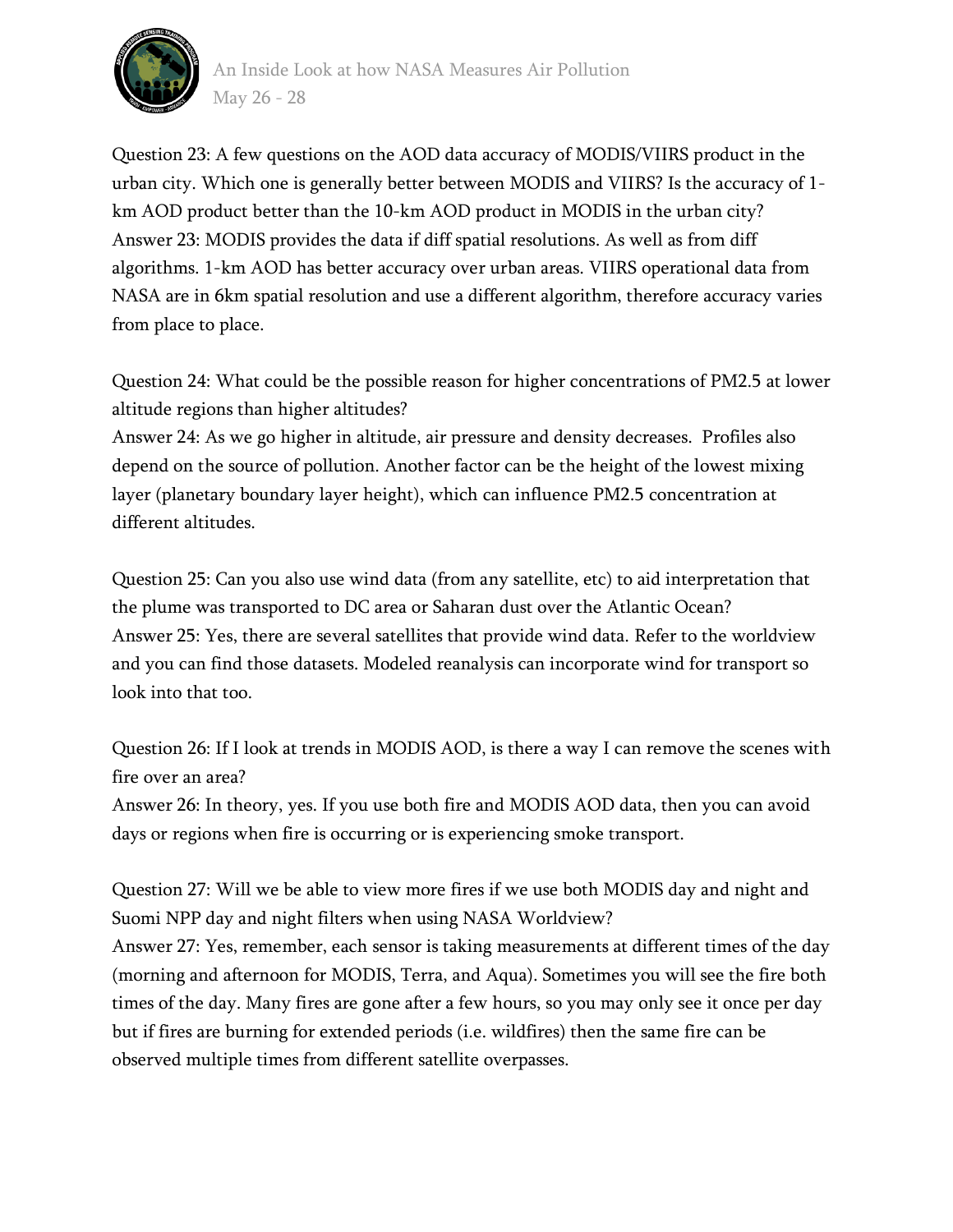

Question 28: Can different seasons affect AOD measurements because of the slightly different sun angles?

Answer 28: Yes, but when we are retrieving AOD we correct for this, so there should be no bias in the AOD because of this. There can be seasonal dependency on data quality but it comes from other sources.

Question 29: How does humidity affect the PM mass concentration over any region? Answer 29: Water absorption can increase the size of certain types of the PM and can modify the size distribution of particles. Humidity can also affect the optical properties of PM/aerosols.

Question 30: Could you please indicate good refs for AOD to PM2.5 conversion? Answer 30: Yes, there are a number of papers, and a previous ARSET training. You can email Pawan to follow-up. The following review paper can be a good starting point <https://www.tandfonline.com/doi/abs/10.3155/1047-3289.59.6.645>

Question 31: Could you go over sun glint again - what it means and how to identify it? Is it always parallel to orbital gaps?

Answer 31: Glint is specular reflection over smooth areas (e.g the ocean). The equal angles of the sun and sensor will cause this. Glint angle can be calculated very precisely for each measurement. We mask those areas because of that.

Question 32: Is the 1 x 1 km2 AOD data oversampled? Or does it only use the data with pixel centers within that grid square?

Answer 32: The MAIAC retrieval comes on a sinusoidal grid. They perform spatial smoothing where averages are calculated for each  $1 \text{ km}^2$  pixel area. Please read the MAIAC documentation for further details.

<https://amt.copernicus.org/articles/11/5741/2018/>

Question 33: Is the 1 km MODIS AOD data for both Terra and Aqua? And is it available for the entire time period (2000-2020)?

Answer 33: Yes. 1 km data is available from 2000-2020. The data product files will come in a combined file (terra and aqua).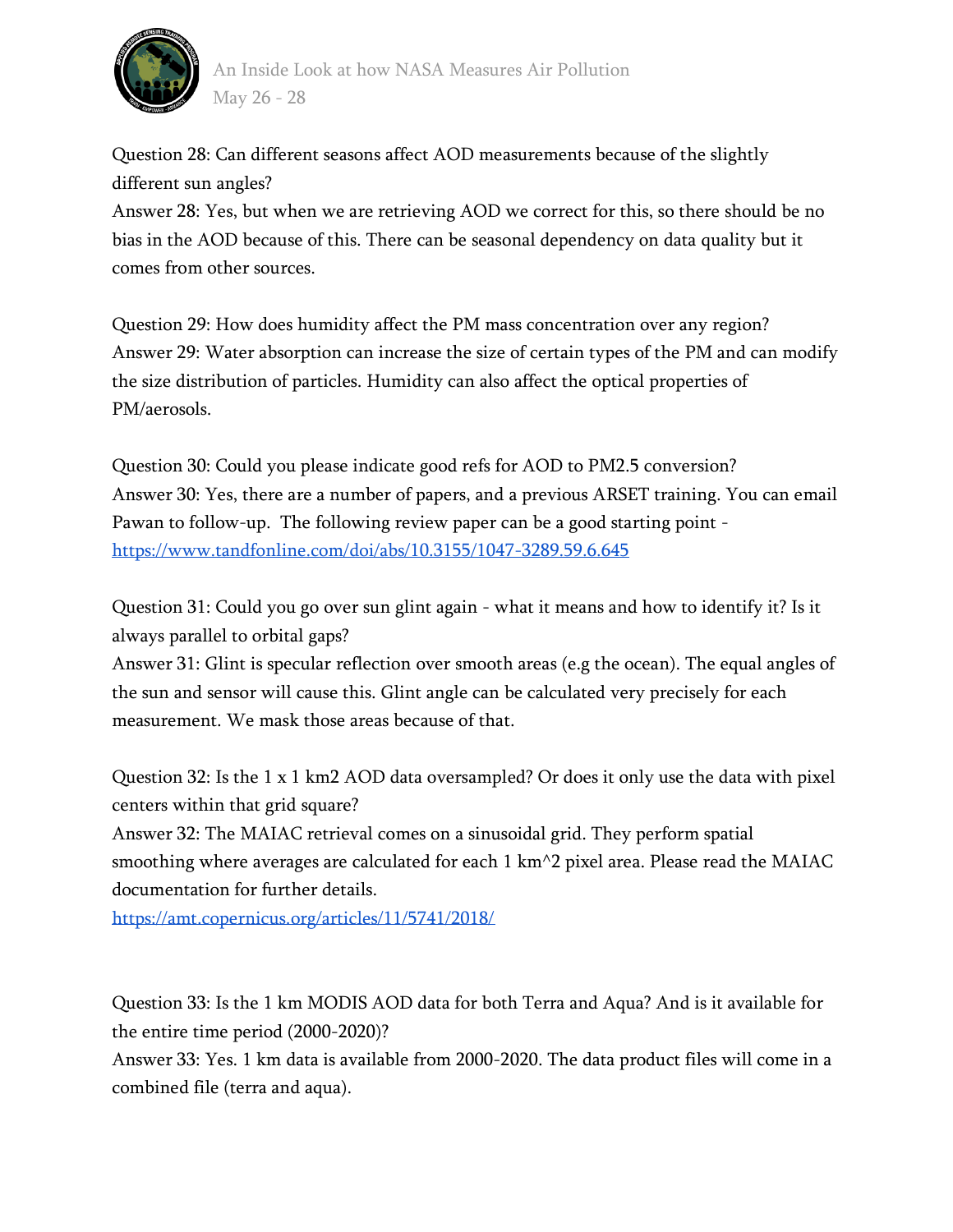

<https://amt.copernicus.org/articles/11/5741/2018/>

Question 34: I am not clear about what the AOD is actually measuring. Is this at a specific wavelength?

Answer 34: Yes, it is measuring the amount of aerosols between the surface and the top of the atmosphere, at a specific wavelength. This is an optical measurement.

Question 35: Could you explain what you mean by gridded data in Level 3 products? I do not understand how the data of Level 2 products are processed to be gridded. Answer 35: When the satellite is making a measurement, we call that swath data (level 2). As the viewing angle of the satellite changes (away from nadir towards the edge of the swath) the pixel sizes will be larger. So 1 km spatial resolution refers to the nadir angle (straight down), at the edges of the swath, pixels are larger. VIIRS can still retrieve at high spatial resolution near the edges of its swath.

Swath data are then averaged on an equal angle area (equal latitude and longitude grids), taking all of the pixels that fall within a box (spatial area on surface) to calculate mean, median, std dev. This becomes the basis for level 3 data and often called gridded data. Level 3 data generation follows certain guidelines to ensure data quality and representation during the conversion of level 2 into level 3.

Question 36: Can I use 1km MODIS AOD data over bright surfaces like Saudi Arabia? Where can I access this?

Answer 36: Yes, you can. There is a slide in the ppt that gives details on how and where to access.

Question 37: Can clouds and smoke from forests appear the same in RGB? Answer 37: It depends on how thick the plumes are and the area they are covering. They may look the same but if you look closely at the patterns, source points, etc you will learn to identify. Spectral signatures are used to differentiate.

Question 38: Why is gridded data more useful than native resolution data? Answer 38: It depends on your expertise and your use of the data. They're easier to use. They are the same size and location every day. Native resolution data are also usually larger. But,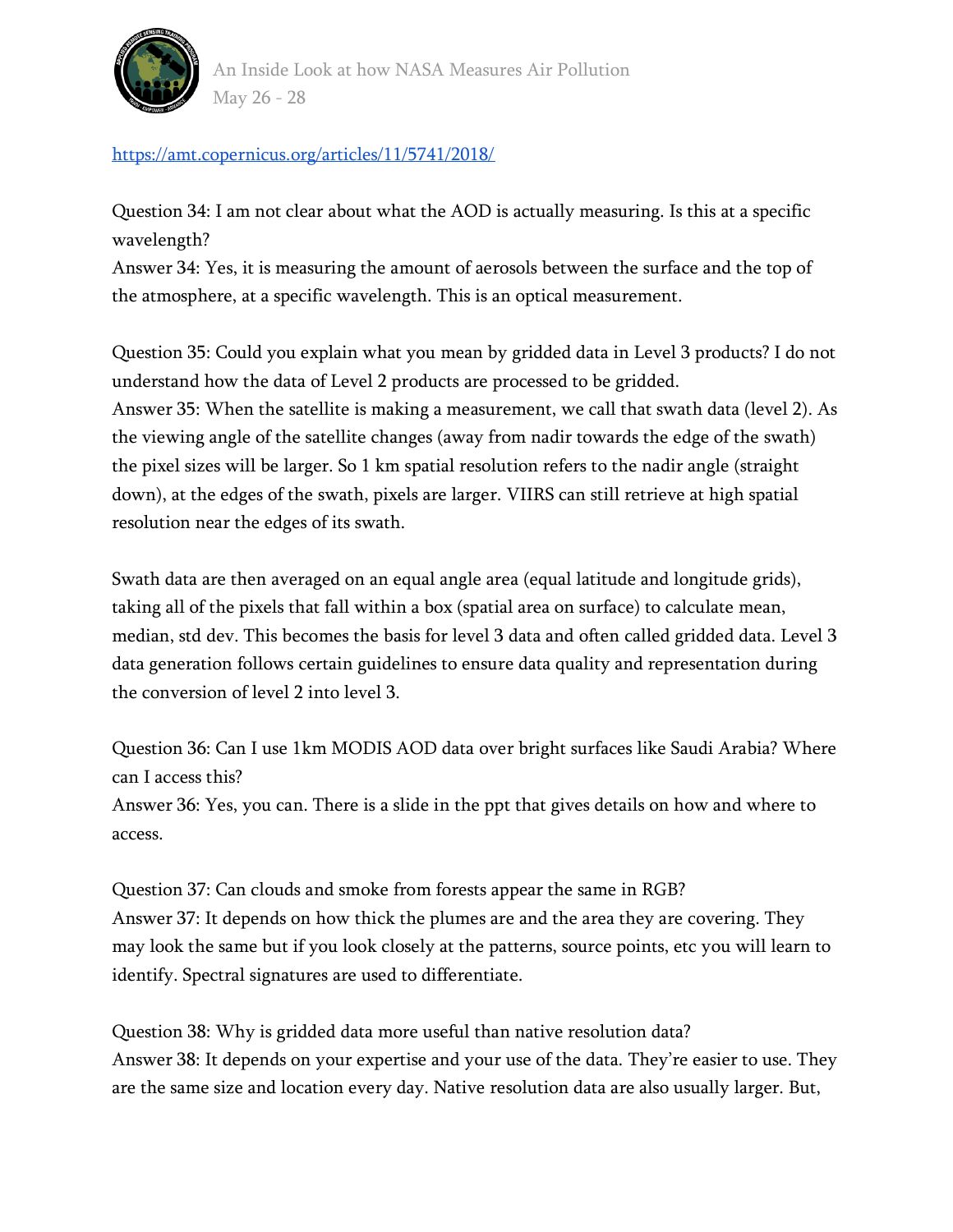

users have more control on level 2 data than level 3 data. Users should select appropriate data sets based on the application.

Question 39: Why do we take the AOD values at 550nm and not at any other wavelengths? Answer 39: Both MODIS and VIIRS provide other wavelengths, but 550 nm is the one in which solar intensity peaks and it is also the one included in various climate models.

Question 40: Can the contribution of the specific factors influencing the data – emissions, chemistry, weather – be assessed with the intent of trying to determine the significance of the influence, i.e. can it be determined that in a particular set of data, weather played a 10% role, emissions a 30% role, chemistry a 60% role?

Answer 40: Yes and no. It really depends on the data, tools, and resources you have available. This would likely require many ground measurements and access to computer models. Models can use source apportionment tools that can give information on different pollutants sources.

Models can also help determine the weather influence (e.g. sensitivity experiments holding weather and/or emissions constant).

So you need both good measurements and a good model where you can deduce the influence of these different factors.

Question 41: Will NASA calculate the lockdown signal separate from the impact of chemistry and weather? If so, when might that be available? Answer 41: There are NASA scientists currently working on this aspects and they usually publish in form or journal paper as they become available.

Question 42: How "sensitive" is the data collected to a specific sector (transportation, power generation, etc.) or source (powerplant, freeway expansion, sports stadium, etc.) which has just been opened? Can the data see this influence, say, compared to before and after the opening of the facility? Answer 42: